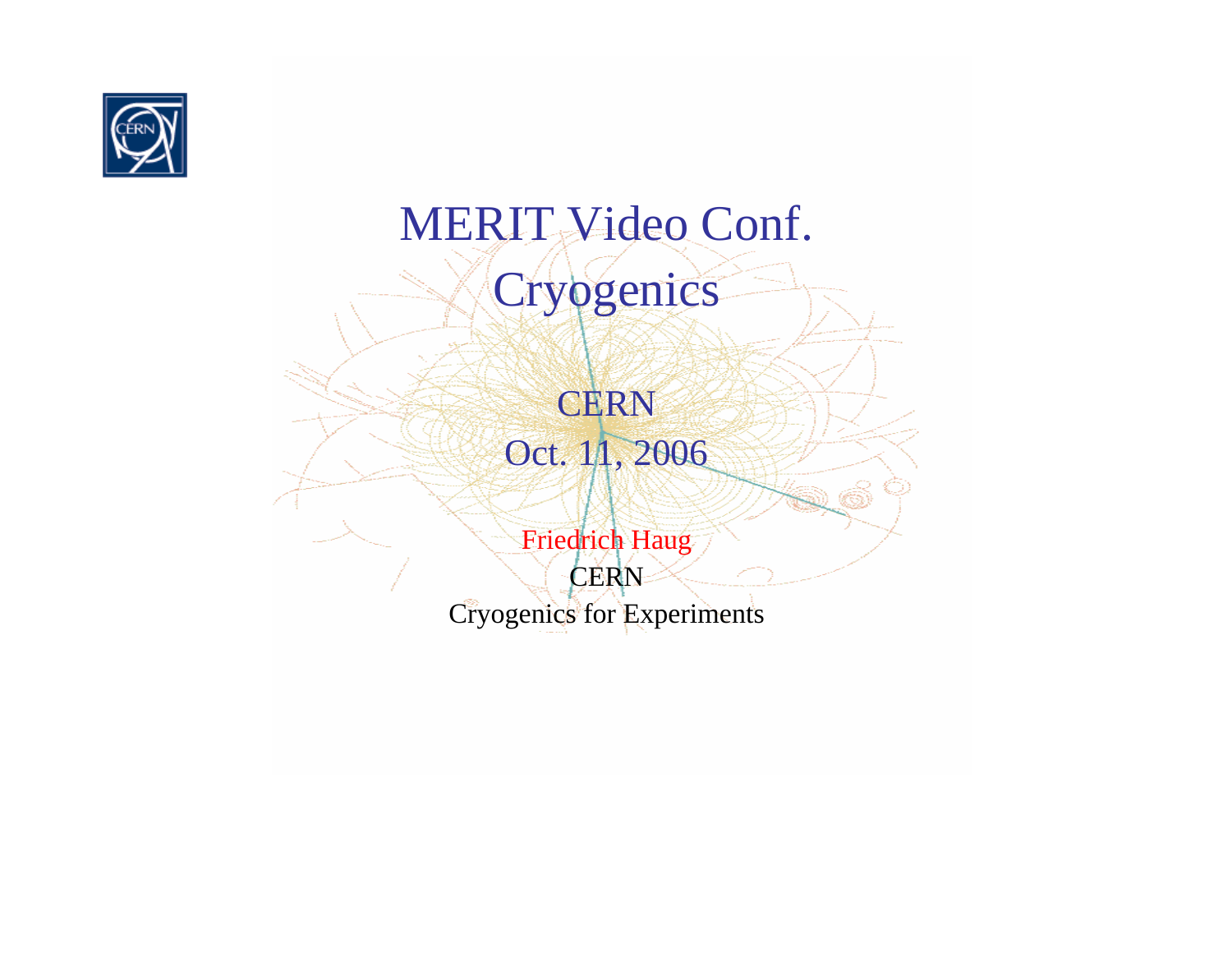

#### **Provisional Planning (simplified)**

#### **Hall 180**

**-Infrastructure installation-DVB box delivery mid Nov. 2006 -Instrumentation and controls ready Nov. 2006 -Commissioning and surface tests Nov./Dec 2006**

#### **TT2A area**

**-Infrastructure preparation start 2006 -Magnet delivery Jan. 2007 -Move and re-installation Jan. 2007-Commissioning and provisional cold tests Feb. 2007 -Final operation >April 2007**

**Nov. 2006**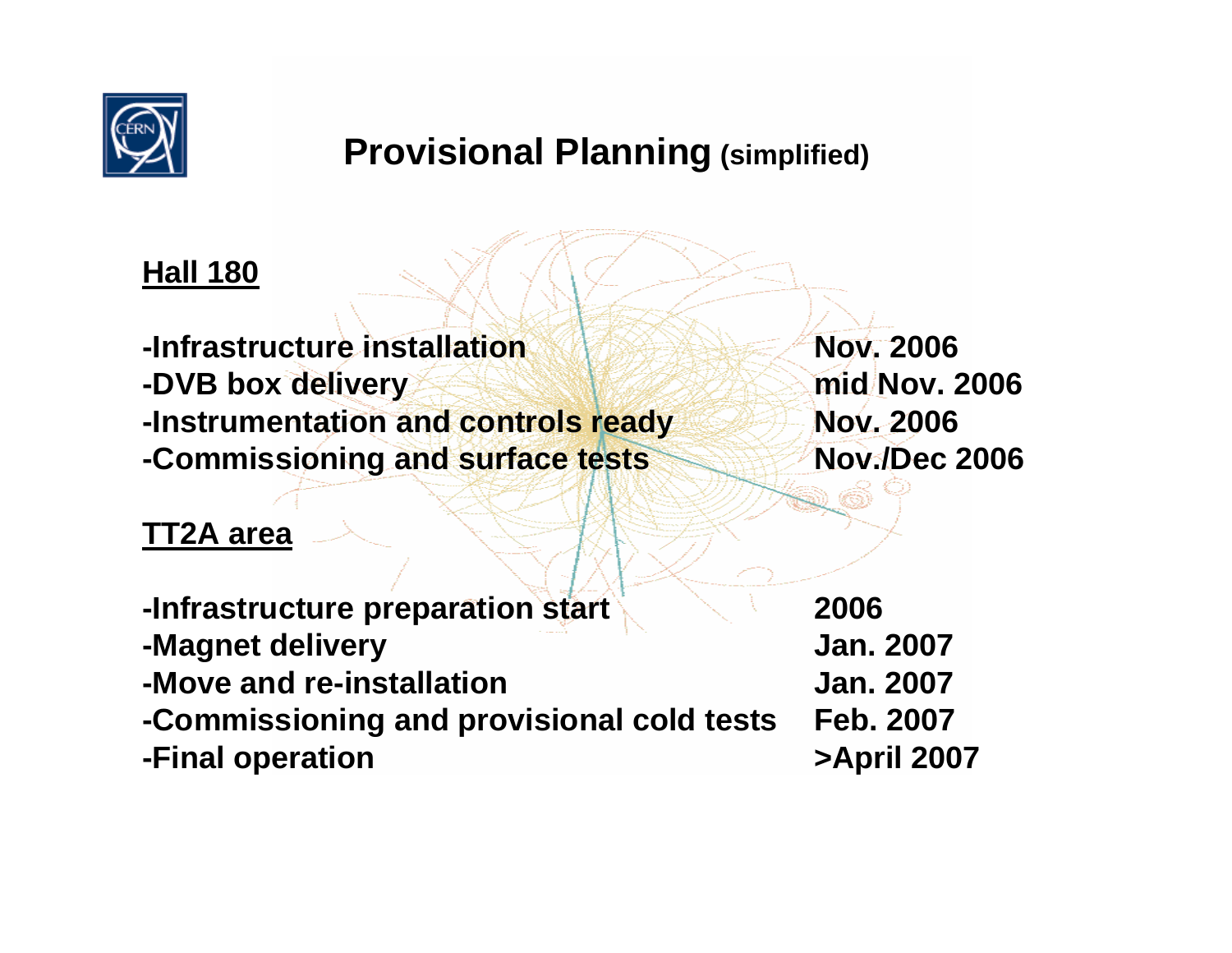### **On Surface Test + Commissioning at Hall 180**



Lay-out of CERN Meyrin (western part) with MERIT locations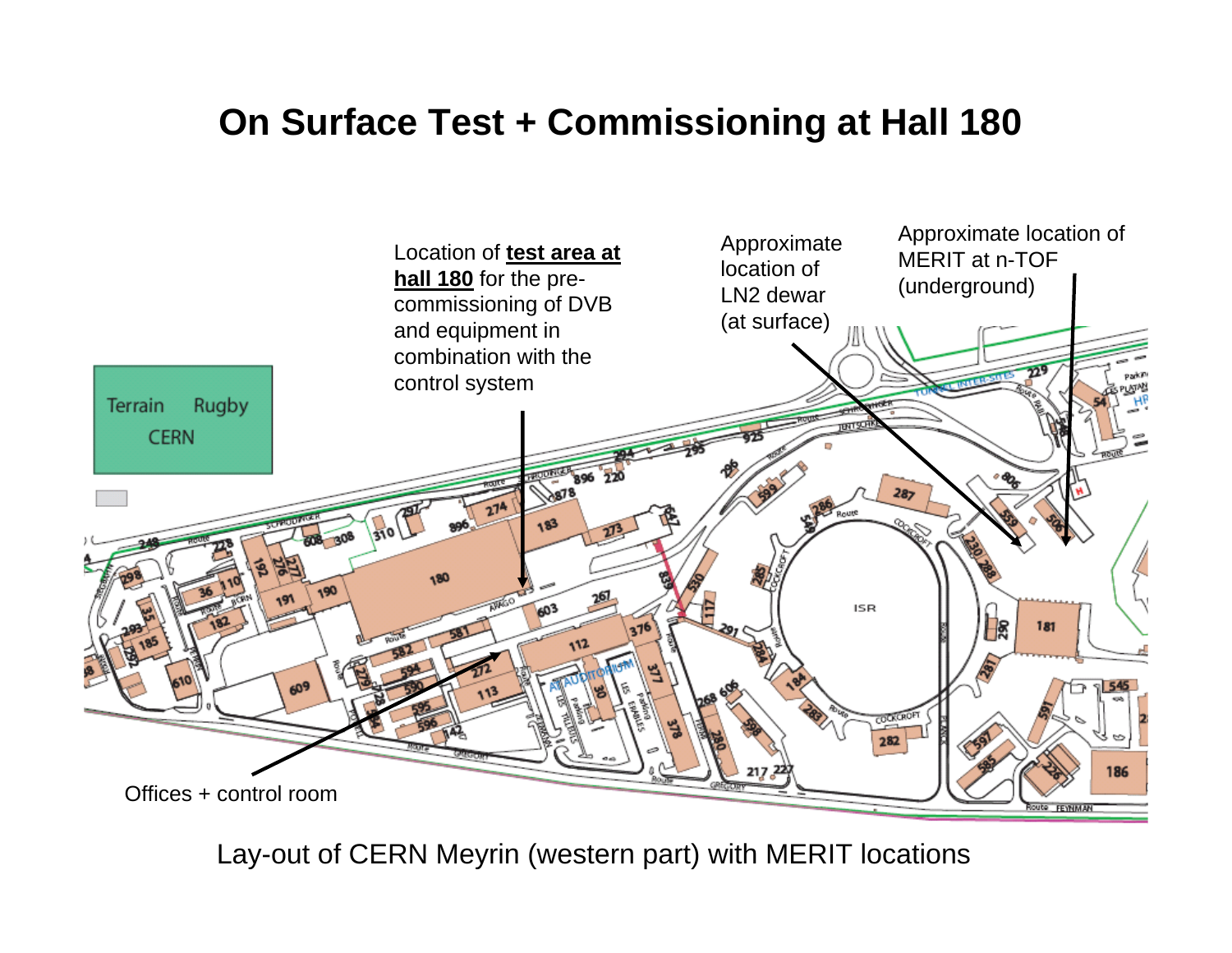#### **Overall Lay-out (Surface and underground area)**

(Work with mechanics section)

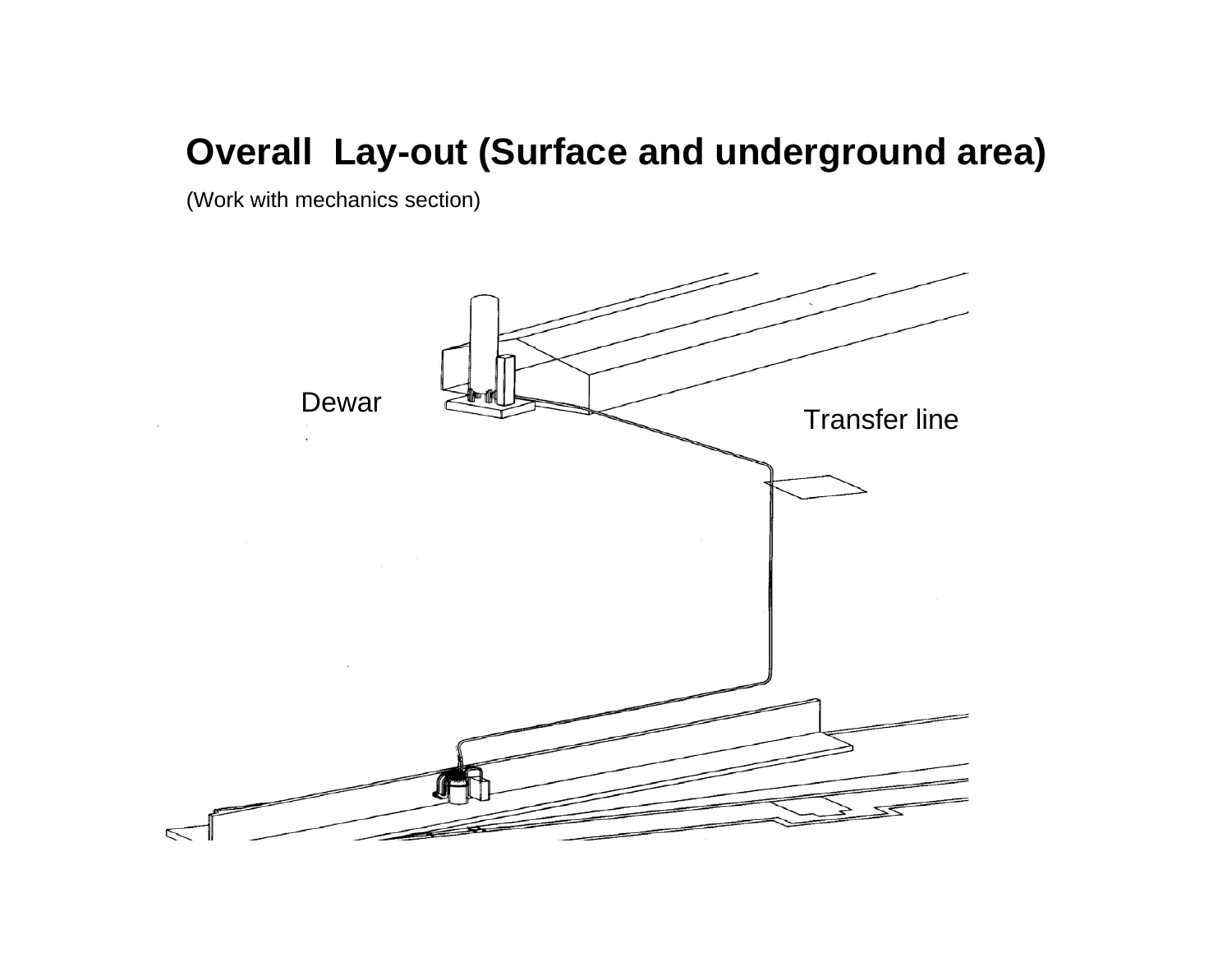### **Underground Lay-out with DVB, Heater and Transfer Lines**





DVB and Heater withTransfer Lines

Underground Lay-out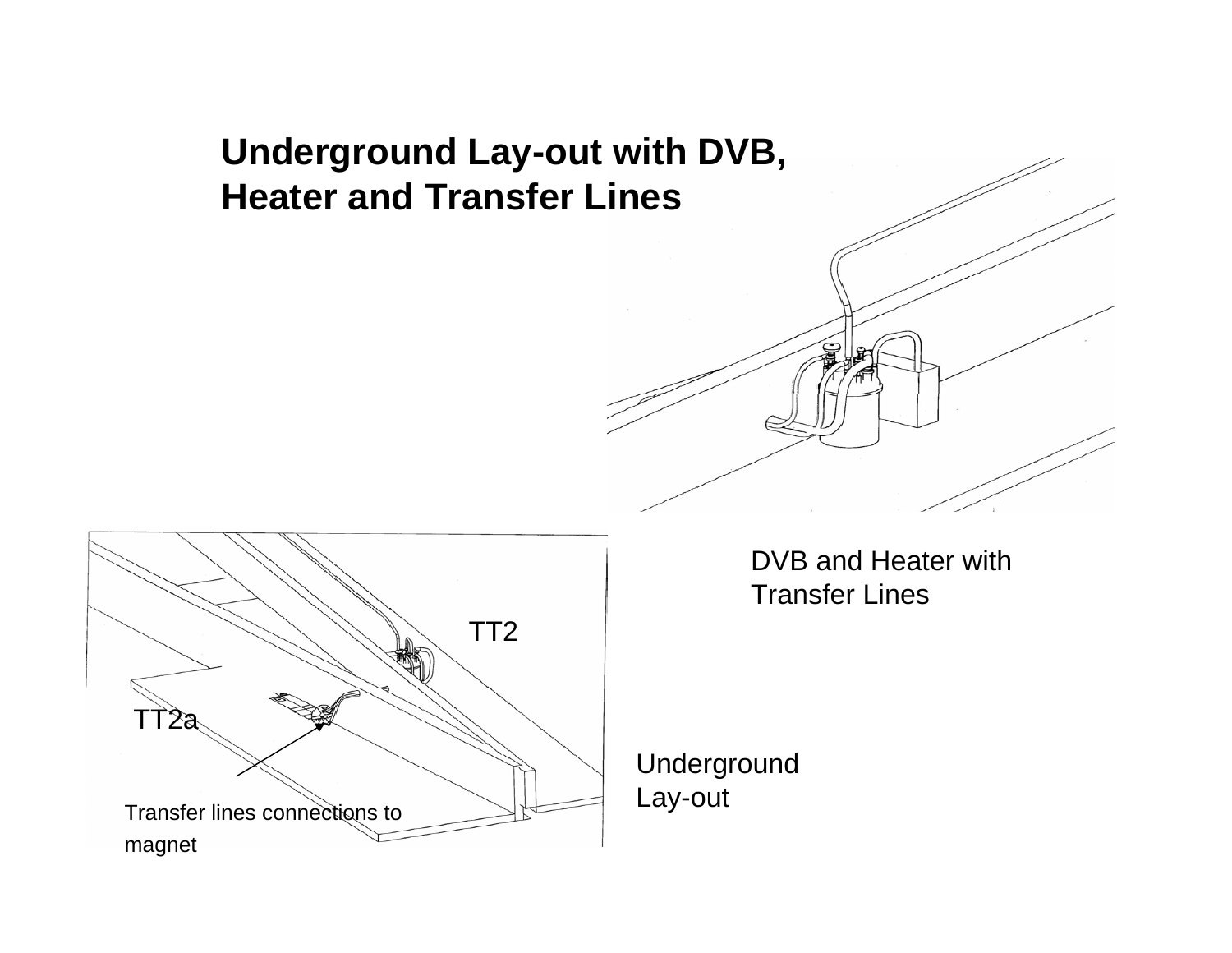#### **Process and Instrumentation (P&I) Diagram**

(simplified) for information only

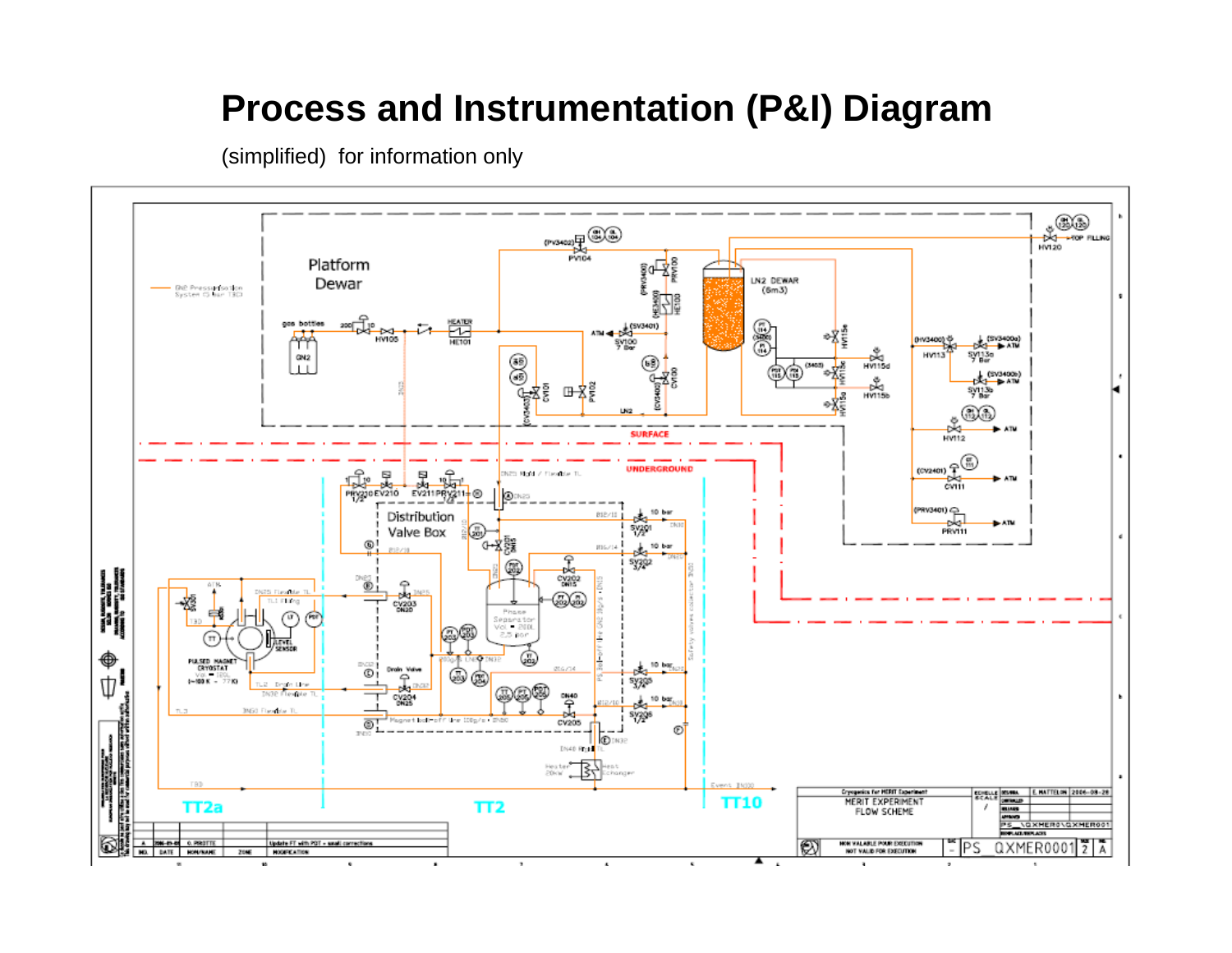

# **Controls Hard and Software**

Electrical rack in progress; PLC (Schneider Premium unity) ok; Supervision (PVSS) in progress; Synoptics in progress; Functional Instrumentation ok; Process logic in progress with F. Haug; Unicos Logic in progress; Ethernet facilities in IT/CS hand (technical offer in progress) Electricity facilities in TS/EL hand;





Work with ECR controls section



PLC modules Connection units Electrical rack